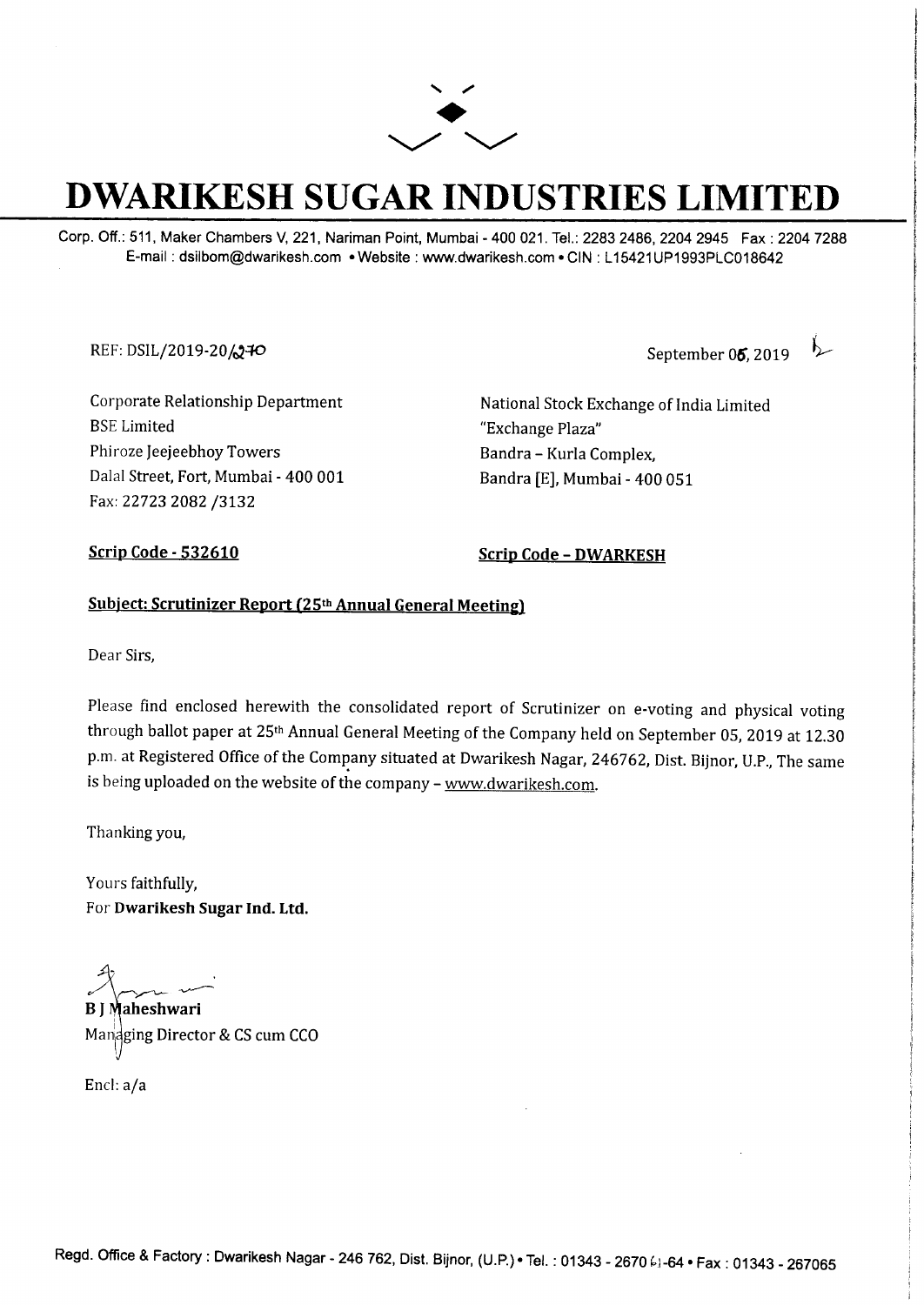D. P. AGARWAL B.COM., L.L.B. (Gen.) F.C.A., F.C.S.

Tel: 4002 2785 Fax: 2263 6466 Mob:9820122793

### SCRUTINIZER'S REPORT

| Name of the Company | Dwarikesh Sugar Industries Limited                       |
|---------------------|----------------------------------------------------------|
| Meeting             |                                                          |
| Date & Time         | : 25 <sup>th</sup> Annual General Meeting                |
| <b>Venue</b>        | : Thursday, September 05, 2019 at 12.30 noon             |
|                     | : Dwarikesh Nagar – 246 762, Dist. Bijnor, Uttar Pradesh |

### 1. Appointment as Scrutinizer:

I was appointed as the Scrutinizer for the remote e-Voting as well as the electronic voting conducted at the 25th Annual General Meeting (AGM) of Dwarikesh Sugar Industries Limited hereinafter referred to as the Company held on Thursday, September 05, 2019 at 12.30 noon at Dwarikesh Nagar - 246 762, Dist. Bijnor, Uttar Pradesh.

# 2. Dispatch of Notice convening the Meeting:

The Company has informed that, on the basis of the Register of Members and List of Beneficiary Owners made available by the depositories viz., Central Depository Services (India) Limited (CDSL), the company completed dispatch of the Notice of the AGM;

- $\geq$  0n August 5, 2019 by email to 32112 Members who had registered their email-ids with Depositories/the Company.
- $\sim$  0n August 5, 2019, by courier / speed post / air mail to 7494 Members in physical form.

#### 3. Cut-Off Date:

The Voting rights were reckoned as on August 29, 2019 being the Cut-Off date for the purpose of deciding the entitlements of members at the remote e-Voting and voting at the meeting.

#### 4. Remote e-Voting

#### 4.1 Agency:

The Company has appointed CDSL as the agency for providing the remote e-voting platform.

4-B, KINI HOUSE (BILQEES MANSION), 4TH FLOOR, 261/263, DR. D.N. ROAD, FORT, MUMBAI - 400 001 ,.~'.;.'~.~~,;~ E-mail: *cadpagarwal@gmail.com; aganval.damodar@grnail.com #'* q,/ *'l:.~'.---rn-[. 'f* ('\. *<sup>~</sup>*

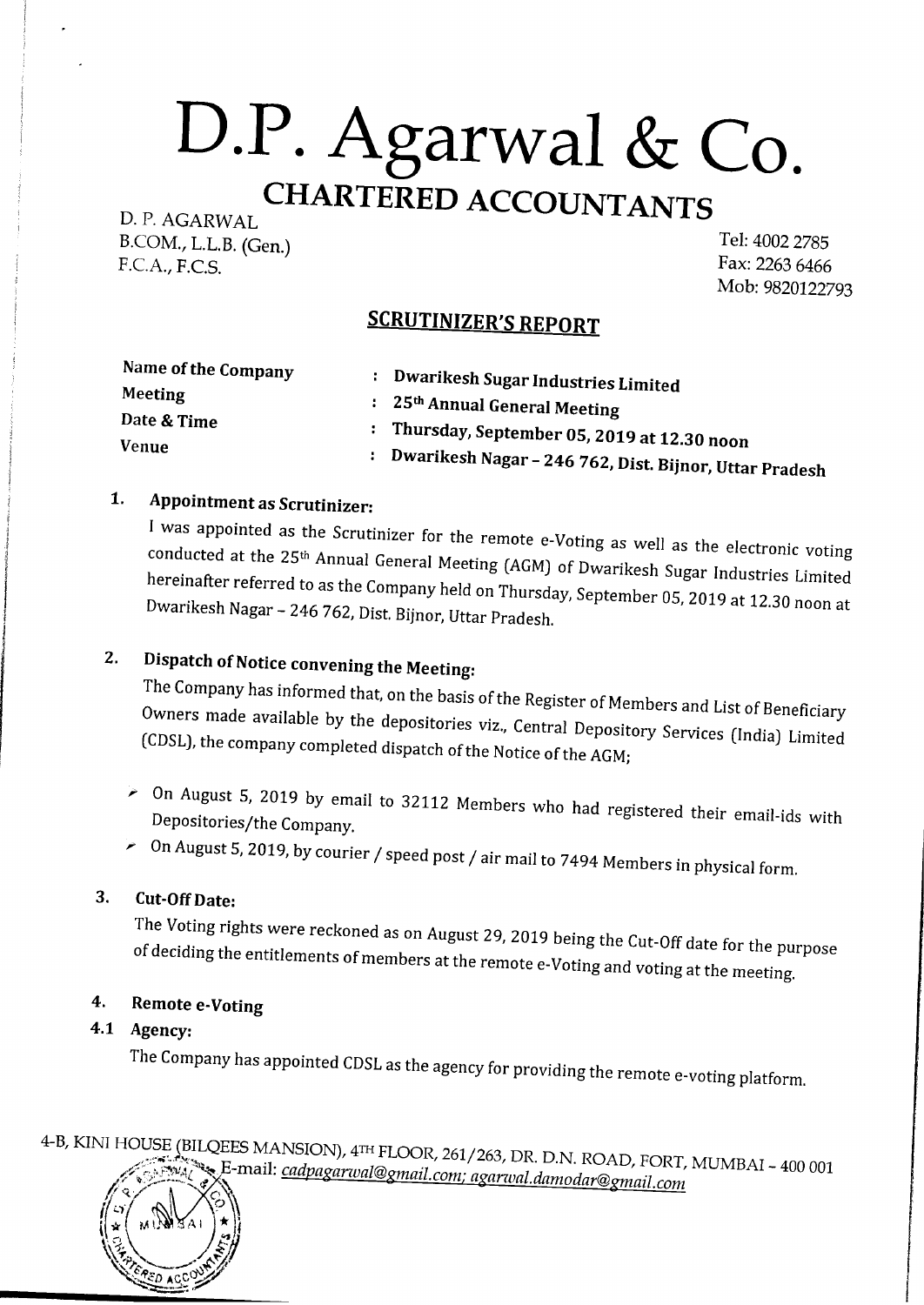D. P. AGARWAL B.COM., L.L.B. (Gen.) F.C.A., F.C.S.

Tel: 4002 2785 Fax: 2263 6466 Mob:9820122793

#### 4.2 **Remote e-Voting:**

Remote e-Voting platform was open from 9.00 a.m. on Monday, September 02, 2019 to 5.00 p.m. on Wednesday, September 04, 2019 and members were required to cast their votes electronically conveying their assent or dissent in respect of the Ordinary and Special Resolutions, on the e-Voting platform provided by CDSL.

#### **5. Voting atthe AGM:**

- 5.1 As prescribed under Rule 20 (40)(xii) of the Companies (Management and Administration) Rules, 2014 for the purpose of ensuring that members who have cast their votes through remote e-Voting do not vote again at the general meeting, the Scrutinizer shall have access after closure of period of remote e-Voting and before the start of general meeting, to only such details relating to members who have cast their votes through remote e-Voting, such as their names, folios, number of shares held but not the manner in which they have voted.
- 5.2 Accordingly, CDSL, the remote e-Voting agency provided us with the names, DP Id & Client ID/ folio numbers and shareholding of the members who had cast their votes through remote evoting.
- 5.3 The Company had authorized CDSL to conduct voting facility through electronic means for the Meeting and CDSL facilitated the same.

#### **6. Counting Process:**

*~*

*,~t ~\* MU~, A)' !tJ *~-' fi?IJ frical distribution*  $\varepsilon$ d acc

6.1 On completion of electronic voting of the meeting, CDSL provided us with the List of Members who had cast their votes, with their holding details and details of vote on each of the resolutions.

4-B, KINI HOUSE (BILQEES MANSION), 4m FLOOR, 261/263, DR. D.N. ROAD, FORT, MUMBAI - 400 001 ~;;~j~-~,;?,:;,i.•.. E-mail: *cadpaganval@gmail.com; aganval.damodar@gmail.com #/ \">'-j --··---* ..Ji. *,l<~ t r /* <,v . ~  $\mathbb{Z}^{\times}$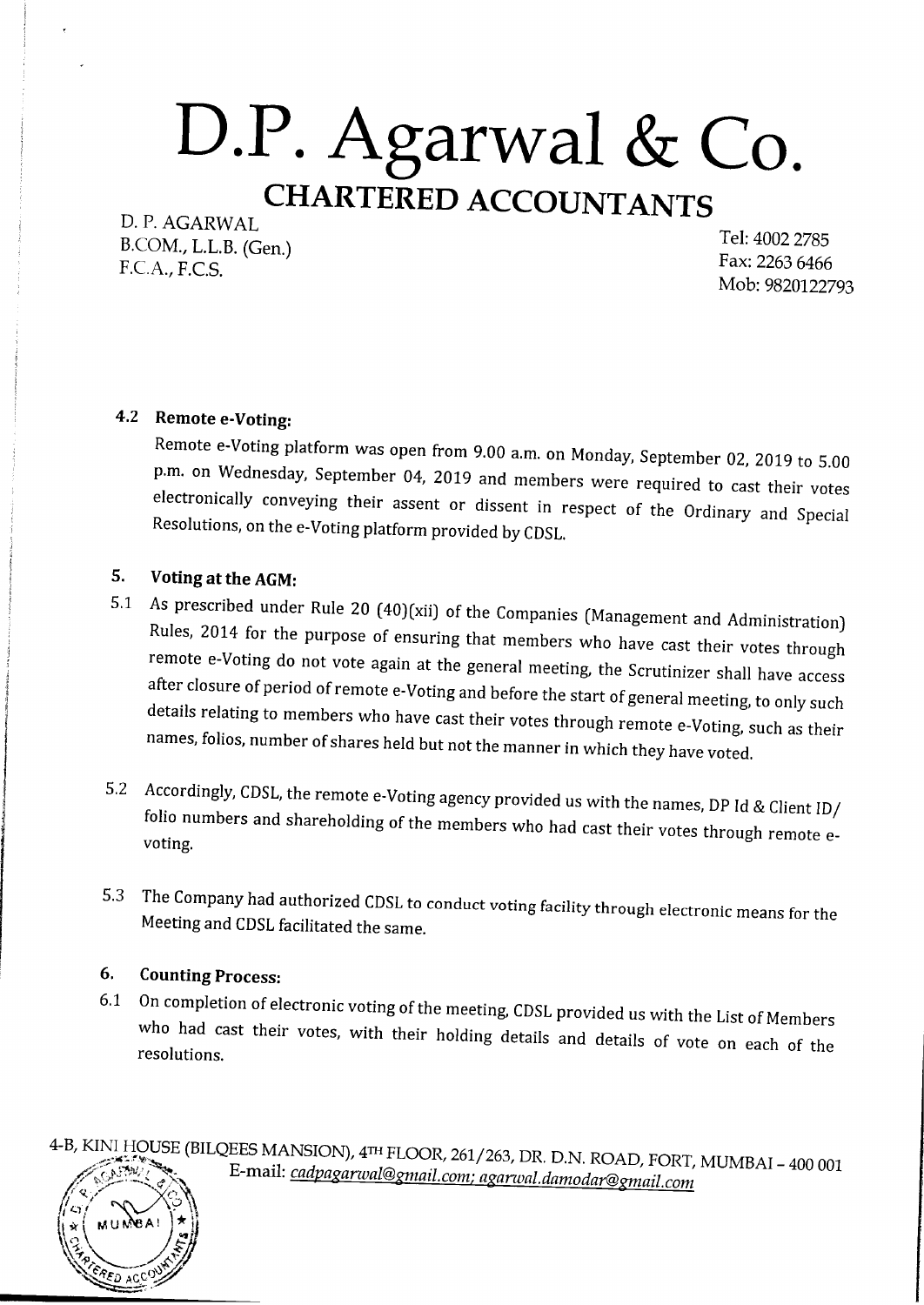D. P. AGARWAL B.COM., L.L.B. (Gen.) F.C.A., F.C.S.

Tel: 4002 2785 Fax: 2263 6466 Mob:9820122793

- 6.2 The votes were reconciled with the records maintained by the company and RTA with respect to the authorizations/ proxies lodged with the company.
- 6.3 I unblocked the remote e-Voting results on the CDSL E-Voting platform in presence of 2 members and downloaded the remote e-Voting results.

#### **7. Results:**

- 7.1 I observed that
	- a) 32 members had cast their votes at the meeting; and
	- b) 28 members had cast their votes through remote e-Voting,
- 7.2 The Consolidated Results with respect to each items on the agenda as set out in the Notice of the 25<sup>th</sup> Annual General Meeting dated May 23, 2019 is enclosed.
- 7.3 Based on the aforesaid results, I report that, Six (6) Ordinary Resolutions as contained in Item No.1 to Item No. 4 & Item No. 6 & Item No. 8 and Two (2) Special Resolutions as contained in Item No. 5 & Item No. 7 have been passed with requisite majority.



4-B, KINI HOUSE (BILQEES MANSION), 4rn FLOOR, 261/263, DR. D.N. ROAD, FORT, MUMBAI - 400 001 .,,~,?:1;(i:: ;!to~,,. E-mail: *cadpagarwal@gmail.com; agarwal. damodar@gmail.com* 

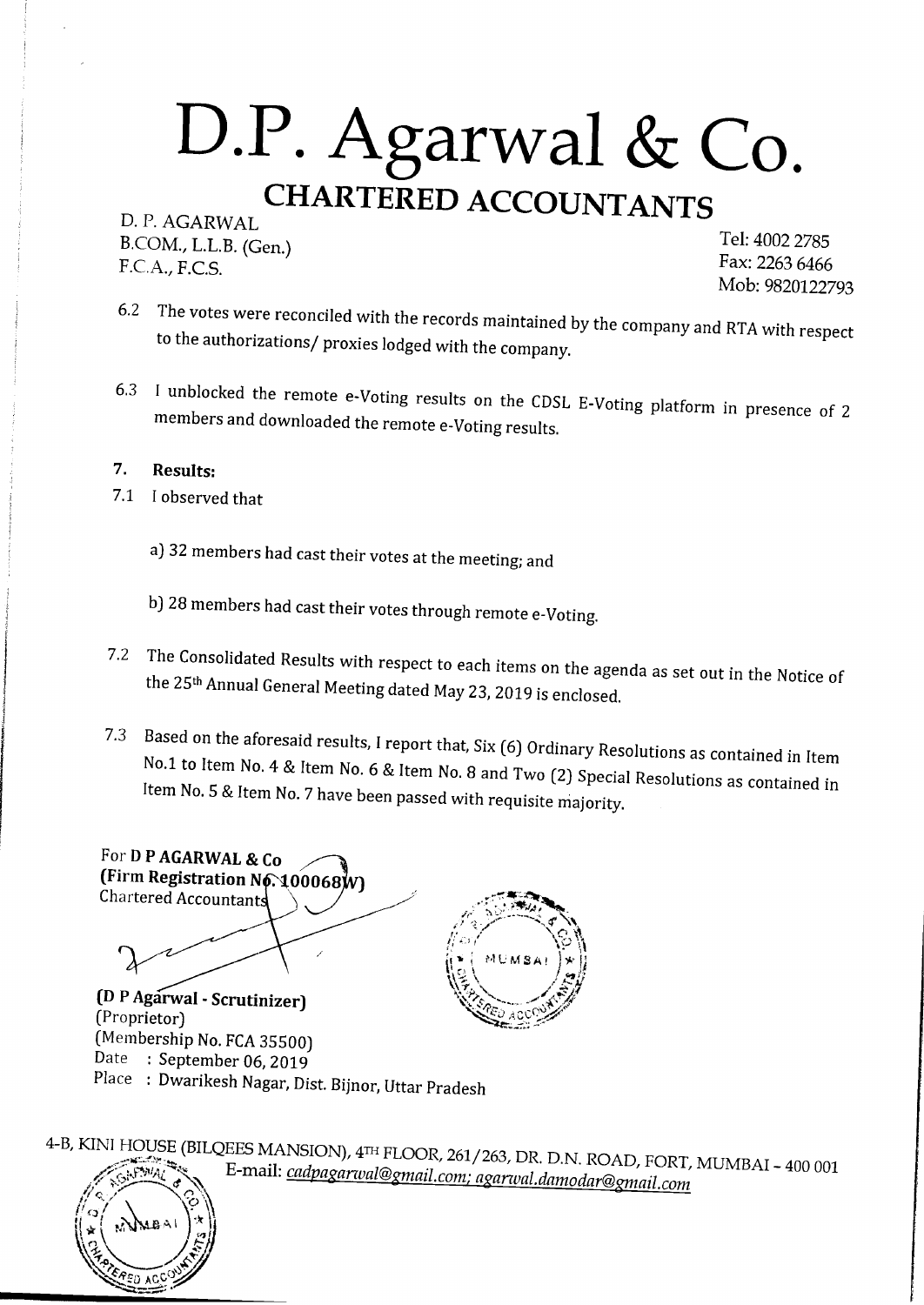### D. P. AGARWAL

B.COM., L.L.B. (Gen.) F.C.A., F.C.S.

Tel: 4002 2785 Fax: 2263 6466 Mob:9820122793

### **CONSOLIDATED RESULTS**

#### Item **No. 1: Ordinary Resolution:**

### **Adoption of financial statement for the year ended March 31, 2019.**

1. Voted in favour of the resolution:

| Number of members voted | $\Box$ Number of votes cast by them | 4   % of total numbers of valid votes cast |
|-------------------------|-------------------------------------|--------------------------------------------|
| 93204544                | 93200412                            | 99.9955674                                 |

#### 2. Voted against the resolution:

| . Number of members voted | $\sim$   Number of votes cast by them $\sim$ | $\mathbb{R}$   % of total numbers of valid votes cast |
|---------------------------|----------------------------------------------|-------------------------------------------------------|
| 93204544                  | 4132                                         | 0.00443326                                            |

3. Invalid votes:

| . Number of members whose votes were declared invalid $\,$ l $\,$ | Number of votes cast by them |
|-------------------------------------------------------------------|------------------------------|
|                                                                   |                              |

#### Item **No. 2: Ordinary Resolution:**

# **Declaration of Dividend on 8% Cumulative Redeemable Preference Shares (Series II)**

1. Voted in favour of the resolution:

| Number of members voted | $\sim$   Number of votes cast by them   $\sim$ | 4   % of total numbers of valid votes cast |
|-------------------------|------------------------------------------------|--------------------------------------------|
| 93204544                | 93184599                                       | 99.97860083                                |

#### 2. Voted against the resolution:

| . Number of members voted | $\parallel$ Number of votes cast by them $\parallel$ ^ | $\sim$   % of total numbers of valid votes cast |
|---------------------------|--------------------------------------------------------|-------------------------------------------------|
| 93204544                  | 19945                                                  | 0.02139917                                      |

4-B, KINI HOUSE (BILQEES MANSION), 4rn FLOOR, 261/263, DR. D.N. ROAD, FORT, MUMBAI - 400 001 E-mail: cadpagarwal@gmail.com; agarwal.damodar@gmail.com



L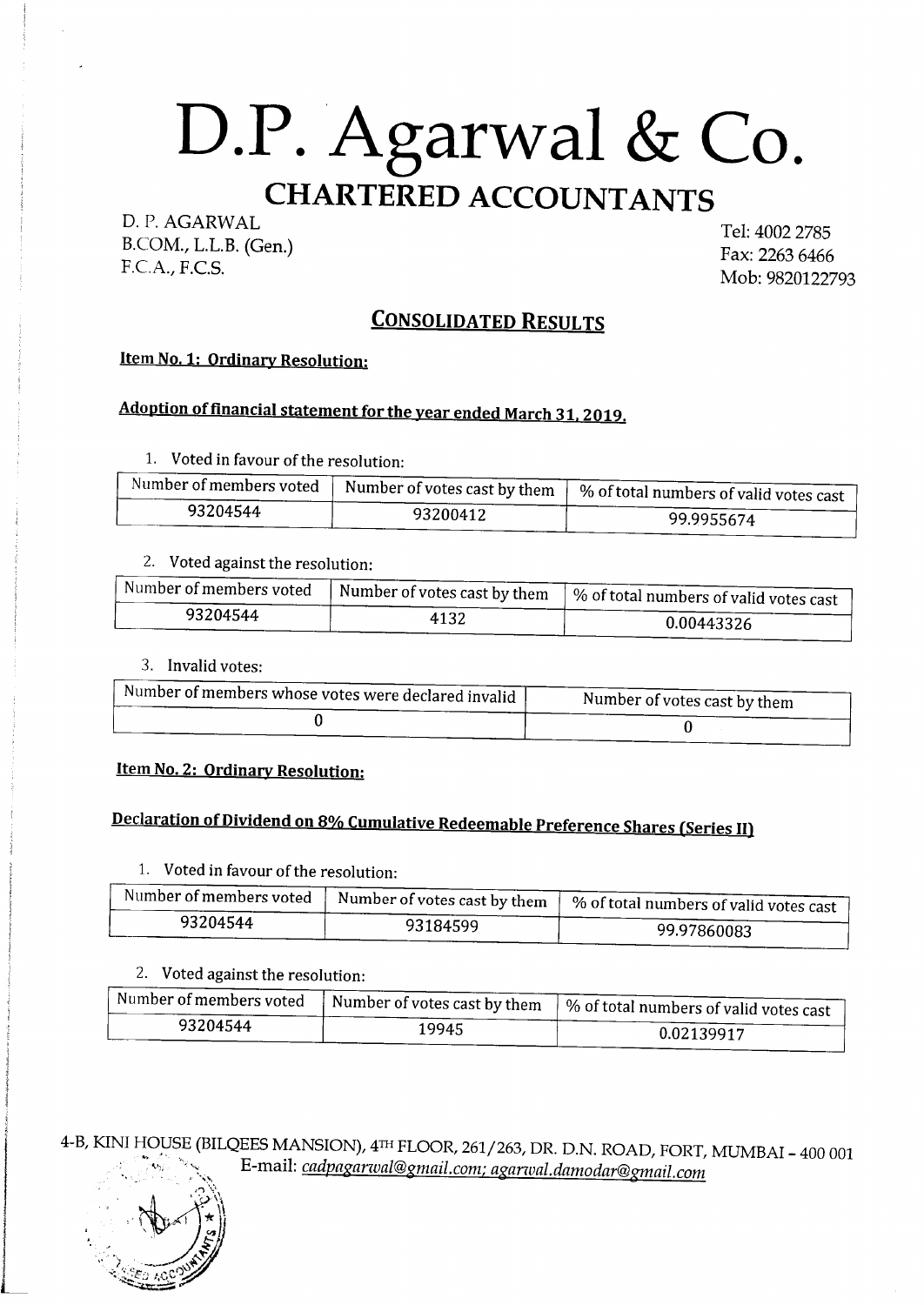B.COM., L.L.B. (Gen.) F.C.A., F.C.S.

Tel: 4002 2785 Fax: 2263 6466 Mob:9820122793

 $\frac{3. \text{Invalid votes:}}{\text{Number of much}}$ 

| <b>Example of indiffusion whose votes were declared invalid 1</b> | Number of votes cast by them |
|-------------------------------------------------------------------|------------------------------|
|                                                                   |                              |

### **Item No. 3: Ordinary Resolution:**

# **Declaration of Dividend on Equity Shares of the Company.**

# 1. Voted in favour of the resolution:

| $\sim$ symmetric of members voted $\sim$ $\sim$ | $\sim$ u   Number of votes cast by them   01 | $\sim$ 10   % of total numbers of valid votes cast |
|-------------------------------------------------|----------------------------------------------|----------------------------------------------------|
| 93204544                                        | 93203544                                     | 99.99892709                                        |

#### 2. Voted against the resolution:  $\sqrt{\frac{N_{\text{tr}}-1}{N_{\text{tr}}}}$

| a a dimension of members voted at $\mathbf{r}$ | $\sim$ cu   Number of votes cast by them   0/ | $\sim$ 11   % of total numbers of valid votes cast |
|------------------------------------------------|-----------------------------------------------|----------------------------------------------------|
| 93204544                                       | 1000                                          | 0.00107291                                         |
|                                                |                                               |                                                    |

3. Invalid votes:

| . Number of members whose votes were declared invalid $\,$ $\,$ $\,$ |                              |
|----------------------------------------------------------------------|------------------------------|
|                                                                      | Number of votes cast by them |
|                                                                      |                              |

### **Item No. 4: Ordinary Resolution:**

# *Appoint Director in place of Shri Vijay S Banka who retires by rotation and being eligible offers himself for re-appointment*

# 1. Voted in favour of the resolution:

| $\mathbb{R}^n$ is denoted the members voted if $\mathbb{R}^n$ | $\sim$ cu   Number of votes cast by them   $\sim$ |                                                    |
|---------------------------------------------------------------|---------------------------------------------------|----------------------------------------------------|
| 93204544                                                      |                                                   | $\sim$ 10   % of total numbers of valid votes cast |
|                                                               | 93196412                                          | 99.9912751                                         |
|                                                               |                                                   |                                                    |

# 2. Voted against the resolution:

| $\rightarrow$ Number of members voted $\rightarrow$ $\rightarrow$<br>93204544 | $\sim$ -   Number of votes cast by them $+ \infty$<br>8132 | $\sim$ and 1 % of total numbers of valid votes cast |
|-------------------------------------------------------------------------------|------------------------------------------------------------|-----------------------------------------------------|
| $ZINITIIONF \rightarrow -$                                                    |                                                            | 0.0087249                                           |

 $\frac{1}{\sqrt{1-\frac{1}{\sqrt{1-\frac{1}{\sqrt{1-\frac{1}{\sqrt{1-\frac{1}{\sqrt{1-\frac{1}{\sqrt{1-\frac{1}{\sqrt{1-\frac{1}{\sqrt{1-\frac{1}{\sqrt{1-\frac{1}{\sqrt{1-\frac{1}{\sqrt{1-\frac{1}{\sqrt{1-\frac{1}{\sqrt{1-\frac{1}{\sqrt{1-\frac{1}{\sqrt{1-\frac{1}{\sqrt{1-\frac{1}{\sqrt{1-\frac{1}{\sqrt{1-\frac{1}{\sqrt{1-\frac{1}{\sqrt{1-\frac{1}{\sqrt{1-\frac{1}{\sqrt{1-\frac{1}{\sqrt{1-\frac{1}{\sqrt{1-\frac{1$ **~~~~ l1>. /** E-mail: *cadpagarwal@gmail.com; agarwal.damodar@gmail.com {~,rfc,* 

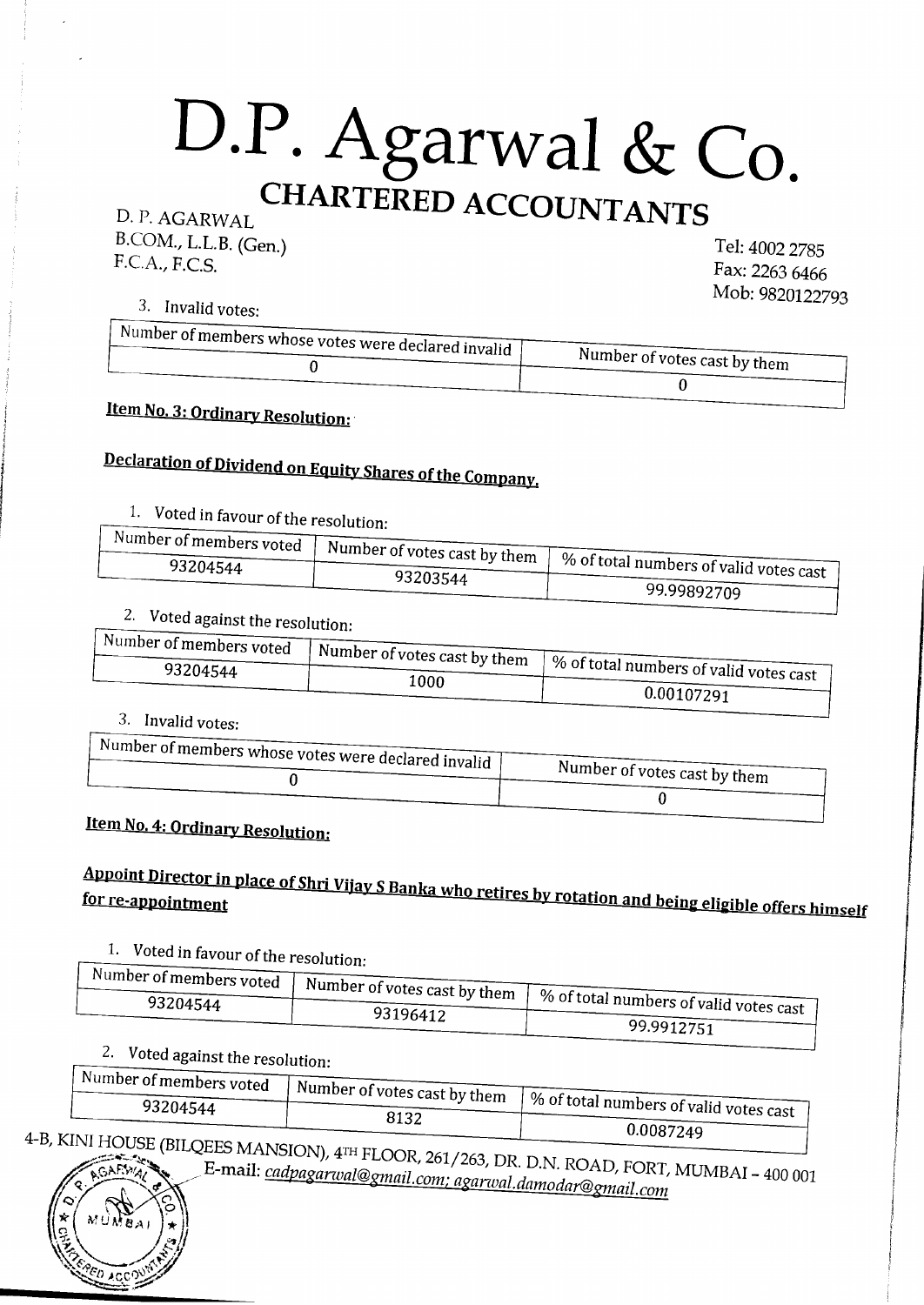D. P. AGARWAL B.COM., L.L.B. (Gen.) F.C.A., F.C.S.

Tel: 4002 2785 Fax: 2263 6466 Mob:9820122793

3. Invalid votes:

| Number of members whose votes were declared invalid | Number of votes cast by them |
|-----------------------------------------------------|------------------------------|
|                                                     |                              |

Item No. 5: Special Resolution:

#### Alteration of Articles of Association.

1. Voted in favour of the resolution:

| Number of members voted | Number of votes cast by them | $\pm$ % of total numbers of valid votes cast $\pm$ |
|-------------------------|------------------------------|----------------------------------------------------|
| 93204194                | 93199562                     | 99.99503027                                        |

2. Voted against the resolution:

| Number of members voted | Number of votes cast by them | 1 % of total numbers of valid votes cast |
|-------------------------|------------------------------|------------------------------------------|
| 93204194                | 4632                         | 0.00496973                               |

3. Invalid votes:

| . Number of members whose votes were declared invalid $\frac{1}{2}$ | Number of votes cast by them |
|---------------------------------------------------------------------|------------------------------|
|                                                                     |                              |

#### Item No. 6: Special Resolution:

### Appoint Shri Gautam Morarka As Executive Director of the Company.

1. Voted in favour of the resolution:

| Number of members voted | ↑ Number of votes cast by them | ↑ % of total numbers of valid votes cast |
|-------------------------|--------------------------------|------------------------------------------|
| 14371034                | 14350589                       | 99.85773466                              |

4-B, KINI HOUSE (BILQEES MANSION), 4rn FLOOR, 261/263, DR. D.N. ROAD, FORT, MUMBAI - 400 001 /.< *:\s~:.:1~' ..* E-mail: *cadpaganval@gmail.com; agarwal.damodar@gmail.com* 

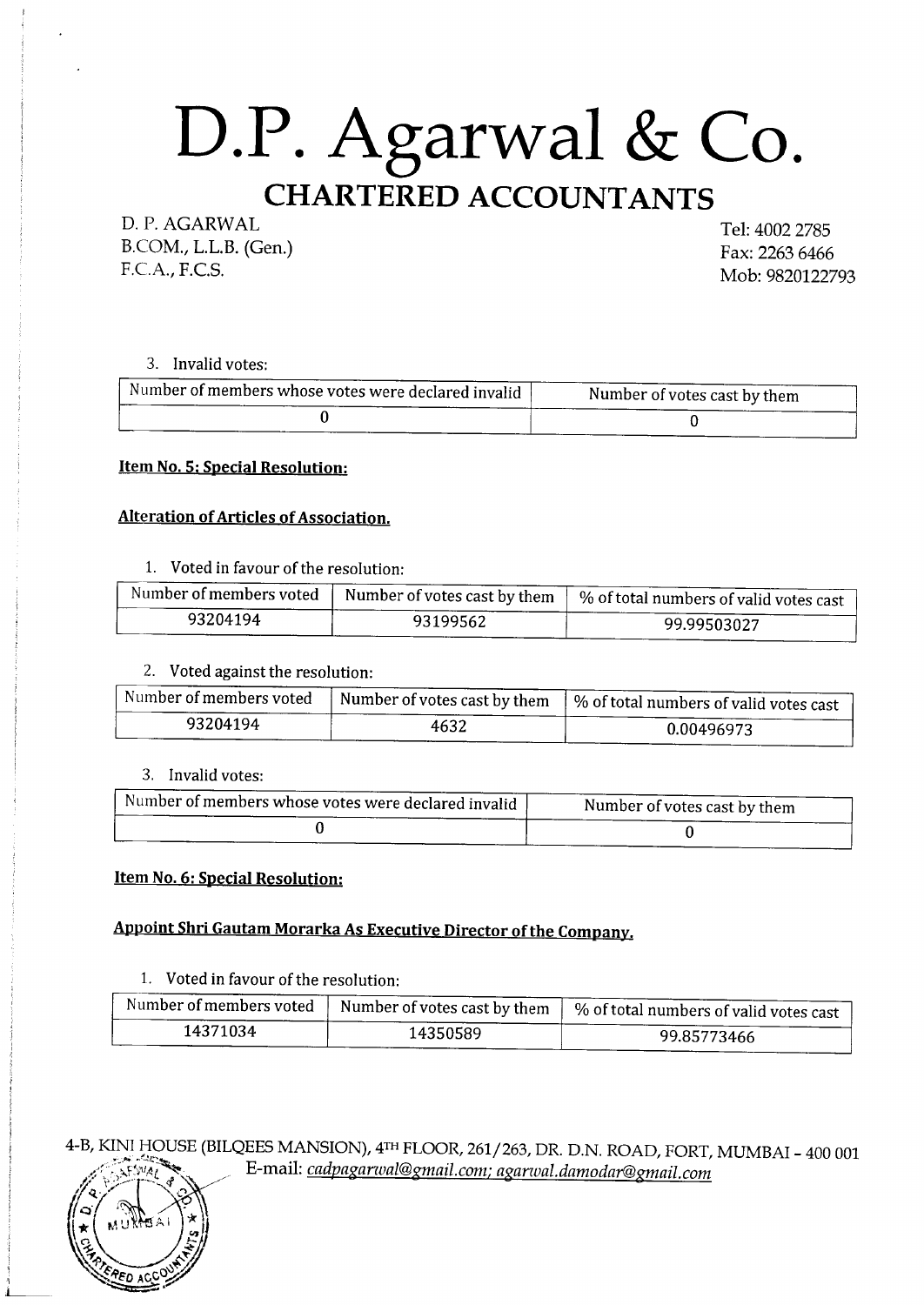D. P. AGARWAL B.COM., L.L.B. (Gen.) F.C.A., F.C.S.

Tel: 4002 2785 Fax: 2263 6466 Mob:9820122793

2. Voted against the resolution:  $\sqrt{1 + x^2}$ 

| $\cdots$ wumber of members voted $\cdots$ | $\log$   Number of votes cast by them   0/ | $\sim$ 11   % of total numbers of valid votes cast |
|-------------------------------------------|--------------------------------------------|----------------------------------------------------|
| 14371034                                  | 20445                                      | 0.14226534                                         |
|                                           |                                            |                                                    |

3. Invalid votes:

| . Number of members whose votes were declared invalid $\,$ $\,$ $\,$ |                              |
|----------------------------------------------------------------------|------------------------------|
|                                                                      | Number of votes cast by them |
|                                                                      |                              |

### **Item No. 7: Ordinary Resolution:**

# Appoint Shri Gautam Morarka as Whole Time Director Designated as Executive Chairman of the

1. Voted in favour of the resolution:

| $\mathbb{R}^n$ is umber of members voted $\mathbb{R}^n$ | $\sim$ $\epsilon$   Number of votes cast by them   0/ |                                                    |
|---------------------------------------------------------|-------------------------------------------------------|----------------------------------------------------|
| 14371034                                                | 14363402                                              | $\sim$ 11   % of total numbers of valid votes cast |
|                                                         |                                                       | 99.946898317                                       |

### 2. Voted against the resolution:

| $\cdots$ umber of members voted $\cdots$ | $\sim$ -   Number of votes cast by them $\sim$ |                                                       |
|------------------------------------------|------------------------------------------------|-------------------------------------------------------|
| 14371034                                 | 7632                                           | $\sim$ $\mu$   % of total numbers of valid votes cast |
|                                          |                                                | 0.05310683                                            |

#### 3. Invalid votes:

| $\,$ Number of members whose votes were declared invalid $\,$ I $\,$ | Number of votes cast by them |
|----------------------------------------------------------------------|------------------------------|
|                                                                      | 1249710                      |
| يعاجلنا فتستبككته يتبرعه<br>والمركبتين والمراسيس مسترسخ              |                              |



4-B, KINI HOUSE (BILQEES MANSION), 4rn FLOOR, 261/263, DR. D.N. ROAD, FORT, MUMBAI - 400 001 E-mail: *cadpagarwal@gmail.com; aganval.damodar@gmail.com*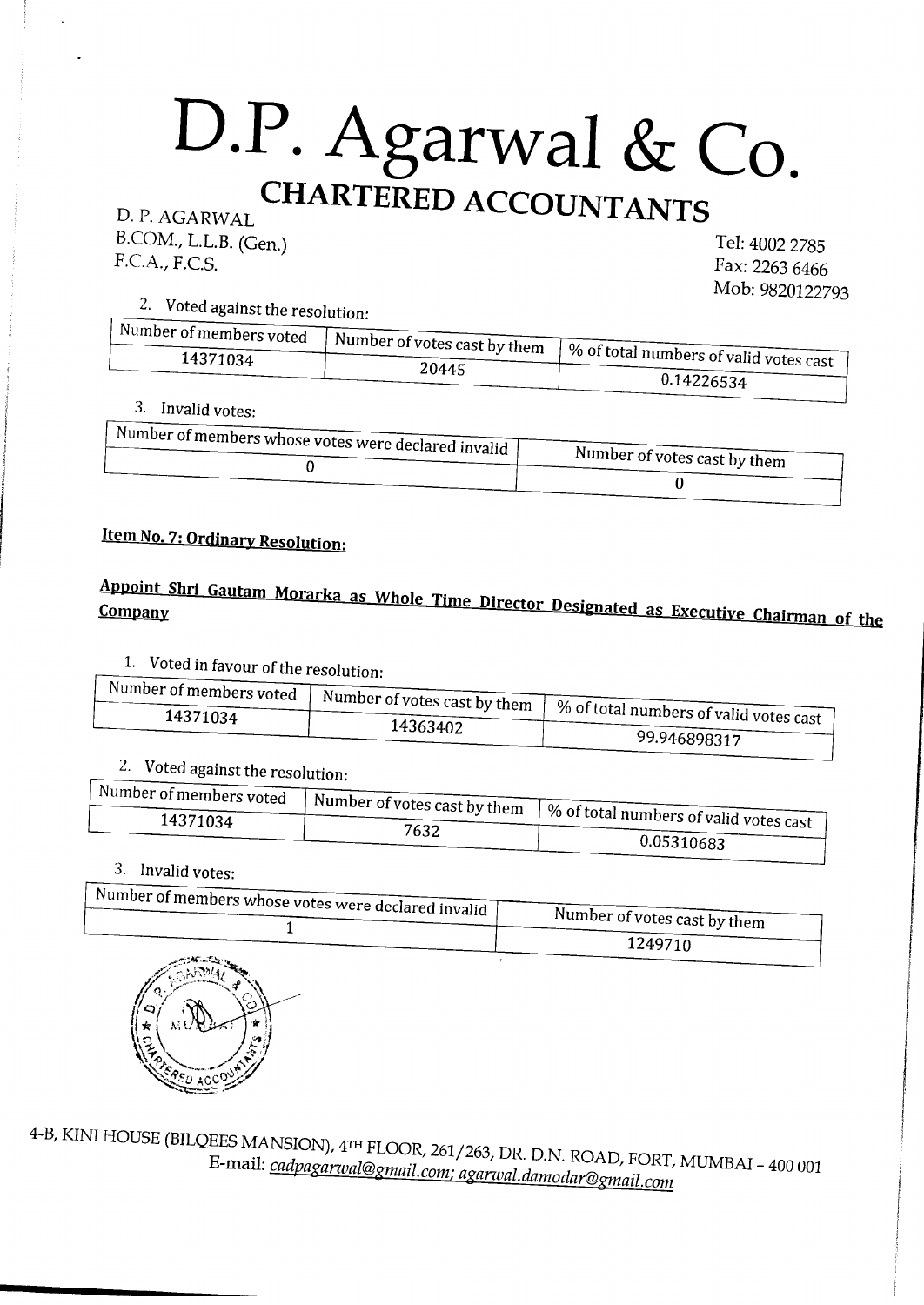B.COM., L.L.B. (Gen.) F.C.A., F.C.S.

Tel: 4002 2785 Fax: 2263 6466 Mob:9820122793

# Item No. 8: Ordinary Resolution:

# **Appointment & fixation of remuneration of Cost Auditors.**

1. Voted in favour of the resolution:

| $\sim$ symber of members voted $\sim$ $\sim$ | $\sim$ $\alpha$   Number of votes cast by them   $\alpha$ | $\sim$ 11   % of total numbers of valid votes cast |
|----------------------------------------------|-----------------------------------------------------------|----------------------------------------------------|
| 93204544                                     | 93184009                                                  | 99.97806437                                        |

### 2. Voted against the resolution:

| Wumber of members voted $\cdots$ | $\log$   Number of votes cast by them $\log$ | $\sim$ 111   % of total numbers of valid votes cast |
|----------------------------------|----------------------------------------------|-----------------------------------------------------|
| 93204544                         | 20445                                        | 0.02193563                                          |
|                                  |                                              |                                                     |

#### 3. Invalid votes:

| . Number of members whose votes were declared invalid $\parallel$ |                              |
|-------------------------------------------------------------------|------------------------------|
|                                                                   | Number of votes cast by them |
|                                                                   |                              |

For D P AGARWAL & Co (Firm Registration Chartered Accountants **. 100068W)** (DP Agarwal - Scrutinizer) (Proprietor)

(Membership No. FCA 35500)

Place: Dwarikesh Nagar

Date: September 06, 2019

4-B, KIN! HOUSE (BILQEES MANSION), 4m FLOOR, 261/263, DR. D.N. ROAD, FORT, MUMBAI - 400 001 E-mail: *cadpaganval@gmail.com; aganval.damodar@gmail.com*